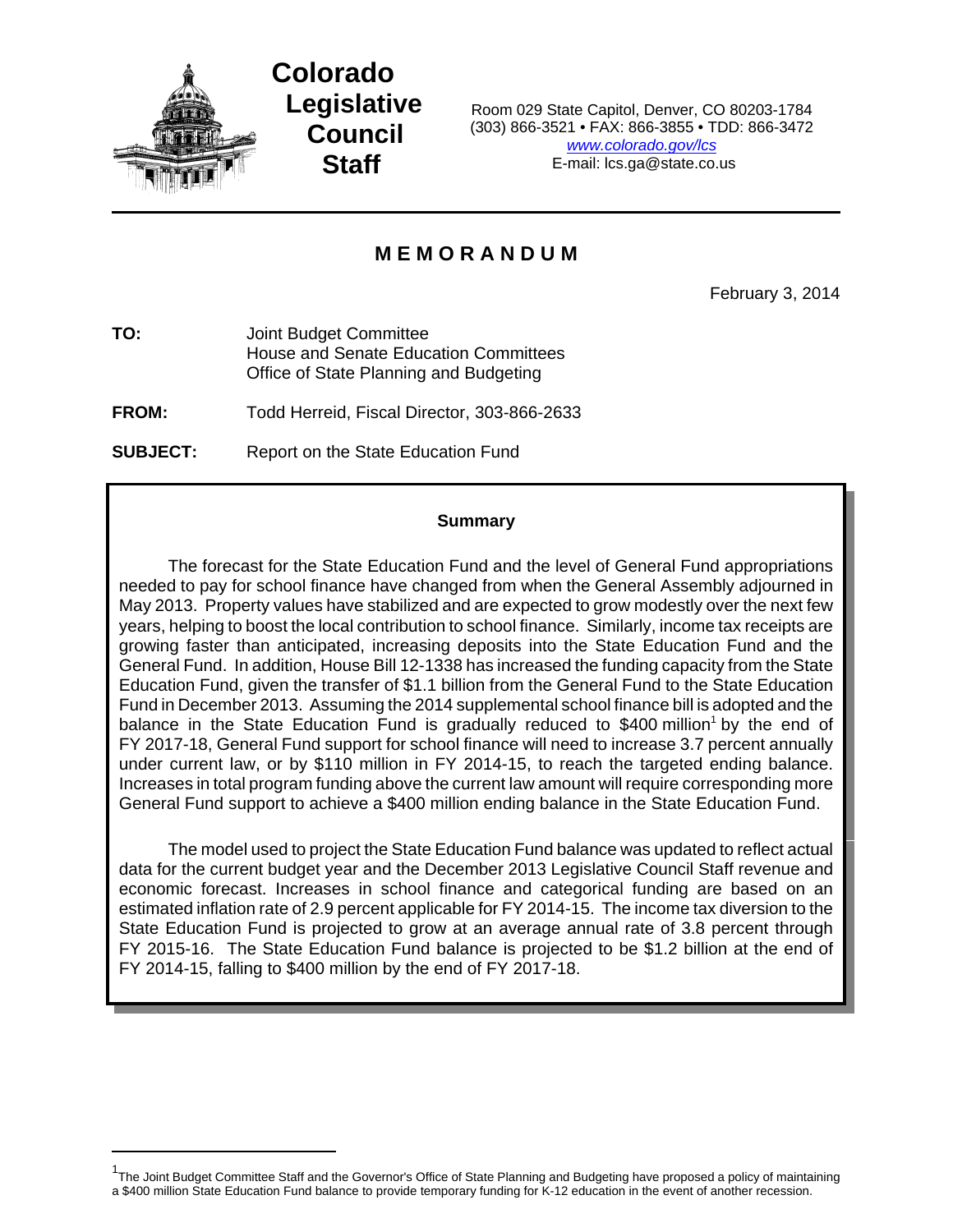## **Amendment 23 and the State Education Fund**

Article IX, Section 17, of the Colorado Constitution, enacted by the voters at the November 2000 election as Amendment 23, creates the State Education Fund (SEF). It diverts an amount equal to one-third of 1 percent of Colorado taxable income to the fund. It also requires the General Assembly to increase the statewide base per pupil funding amount under the school finance act and total state funding for categorical programs by at least the rate of inflation in the current budget year and subsequent years. Money in the SEF may be used to meet these minimum education funding requirements. In addition, the General Assembly may appropriate money from the SEF for a variety of other education-related purposes as specified in the state constitution. However, Amendment 23 no longer imposes a "maintenance of effort" spending requirement from the General Fund, under which appropriations had to grow by at least 5 percent if certain conditions were met. This requirement expired after FY 2010-11.

### **Requirements for a Study**

Following voter approval of Amendment 23, the Legislative Audit Committee contracted with Pacey Economics Group to develop a model to predict the results of policy decisions and economic conditions on the balance of the SEF and on General Fund appropriations for public elementary and secondary education. As the Pacey Economics Group noted, the balance of the State Education Fund is integrally tied to the level of General Fund appropriations. The greater the level of increase in General Fund appropriations, the greater the SEF balance and the greater the amount of money available for public education programs. Appropriations for public education affect the amount of money available for other state programs because they compete for the same pool of money. The model developed by the Pacey Economics Group provides a method to project school finance and categorical program spending under the requirements of Amendment 23. Legislative Council Staff also predicts the amount of income tax revenue diverted to the fund. Given the projections for revenue and spending, the model is used to estimate the impact of General Fund appropriation increases on the SEF balance, given different scenarios for changing overall school finance funding.

State law anticipates an annual updating of the Pacey model to accommodate actual data and changes in policy or economic conditions. Section 22-55-104 (3), C.R.S., requires a yearly report on the State Education Fund that addresses the following:

- the reasonableness of the assumptions used to forecast State Education Fund revenue and expenditures and revisions to the assumptions;
- revenue projections for the SEF;
- projections of the total amount of state money necessary to increase the statewide base per pupil funding amount and total categorical program funding by the rate of inflation in FY 2014-15;
- projections of the amount of money available from sources of revenue other than the General Fund and the State Education Fund to meet the funding requirements of Amendment 23;
- the stability of the SEF;
- an estimate of the maximum amount of money that can be appropriated from the SEF and the minimum amount of money that can be appropriated from the General Fund for FY 2014-15 to meet the Amendment 23 funding requirements without adversely impacting the solvency of the SEF or the ability of the General Assembly to provide the Amendment 23 minimum funding increases in the future; and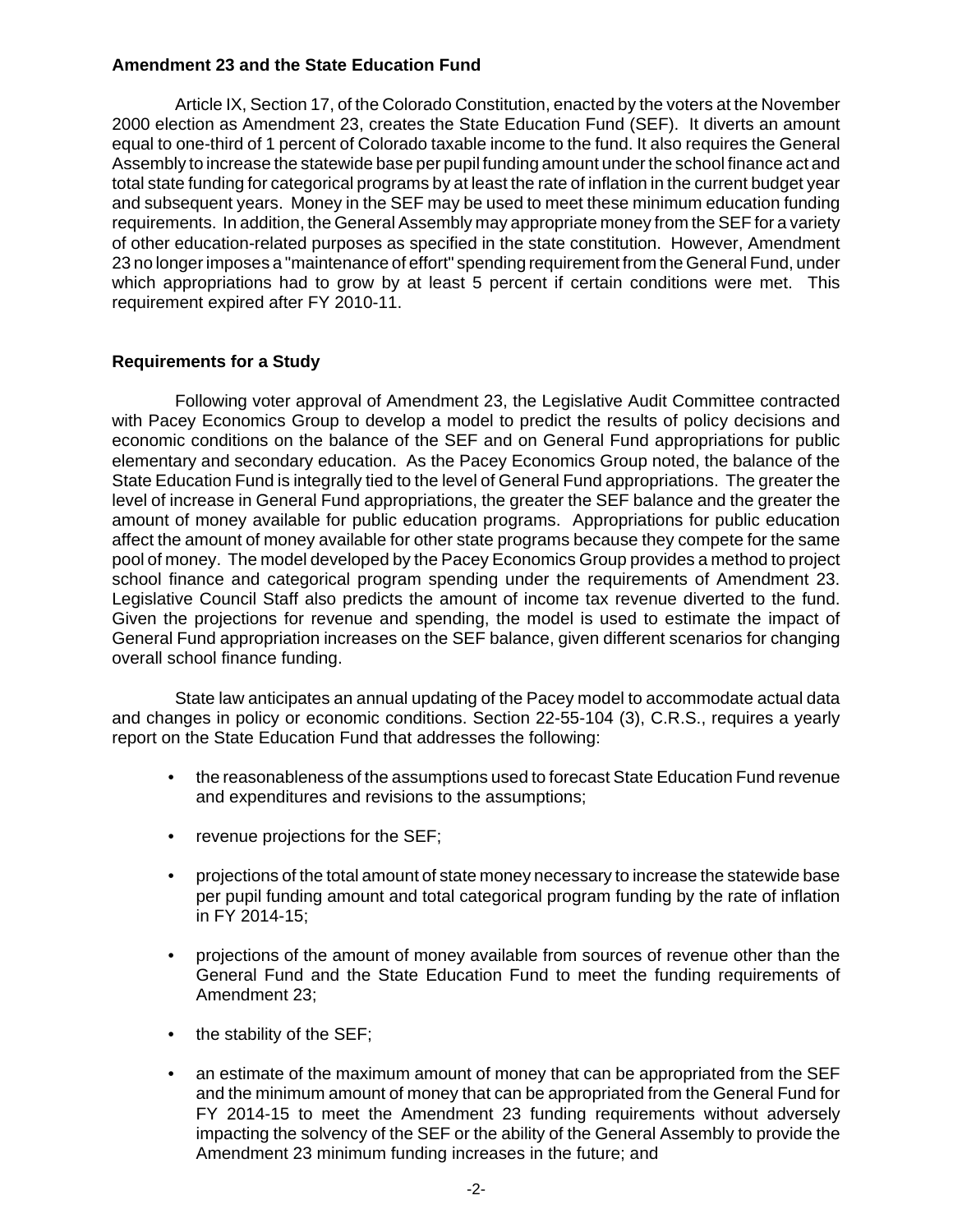• estimates of various General Fund appropriation levels above the minimum level and their impact on the amount of money available in the SEF to provide funding in FY 2014-15 for additional programs that are consistent with the provisions of Amendment 23.

This year's report assumes passage of the 2014 supplemental budget bill for school finance, as approved by the Joint Budget Committee. This bill makes mid-year adjustments for education funding in FY 2013-14. The Joint Budget Committee, the Governor's Office, and the General Assembly will analyze in greater detail the FY 2014-15 appropriations from the General Fund and the SEF — and the laws that drive these appropriations — in the coming weeks. In addition, the actual inflation rate applicable for FY 2014-15 will be released at the end of February. Thus, much will occur during the 2014 legislative session that will affect the analysis presented in this report.

### **Updated Revenue and Expenditure Forecasts**

Beginning with FY 2011-12, the General Assembly no longer has a maintenance of effort requirement under Amendment 23, and is thus able to allocate funding for public schools between the General Fund, the SEF, and other cash funds as it wishes. However, passage of House Bill 12-1338 transferred about \$1.1 million from the General Fund to the SEF in FY 2013-14. This additional one-time transfer raises policy questions for the General Assembly to consider regarding the overall amount of state funding to allocate for school finance and other education-related programs in FY 2014-15 and how much money to retain in the SEF to pay for future increases in school finance. Under current law, the projected balance in the SEF is forecast to be \$1.1 billion at the end of FY 2013-14.

The basic framework of the Pacey model is retained for this report; there are no major changes in the structure of the model since this report was published in 2013. Inputs to the model have been updated to incorporate law changes enacted by the General Assembly, actual school funding data for FY 2013-14, revisions to forecasts of economic indicators, and the most recent Legislative Council Staff forecast of pupil counts and assessed values. Like the prior school finance bill, Senate Bill 13-260 included a negative factor that reduced the overall amount of funding for school finance by about \$1.0 billion. In addition, this report assumes that the General Assembly will approve the 2014 supplemental funding bill, which increases state aid by about \$55.4 million in the current budget year, accounting for slightly higher pupil counts as well as slightly lower contributions to school finance from local sources. A comparison of subsequent budget years assumes that total program will increase to raise the statewide average per pupil funding by at least the rate of inflation, as specified under Senate Bill 13-108.

*Projections for property and specific ownership taxes are higher.* Property and specific ownership taxes provide the local contribution for school district funding under the school finance act. When these local revenue sources produce more revenue, requirements for state aid decrease for a given level of education funding. In FY 2014-15, the total local share for school finance is projected to increase by **\$41.1 million** compared with FY 2013-14.

*Assessed value and property tax growth.* Property taxes account for about 93 percent of the local contribution to the school finance act. Most school districts impose the same property tax rate, or mill levy, from year to year. Thus, yearly changes in tax revenue depend upon changes in the tax base, or assessed value, of school districts. Assessed values declined 5.3 percent in 2010, and fell another 5.4 percent in 2011, accounting for an overall reduction in the local contribution for school finance. In 2012, assessed values increased 1.7 percent, which generated slightly higher property taxes than the prior year. In 2013, assessed values fell another 1.1 percent, but property taxes for school finance increased slightly because some of the larger Front Range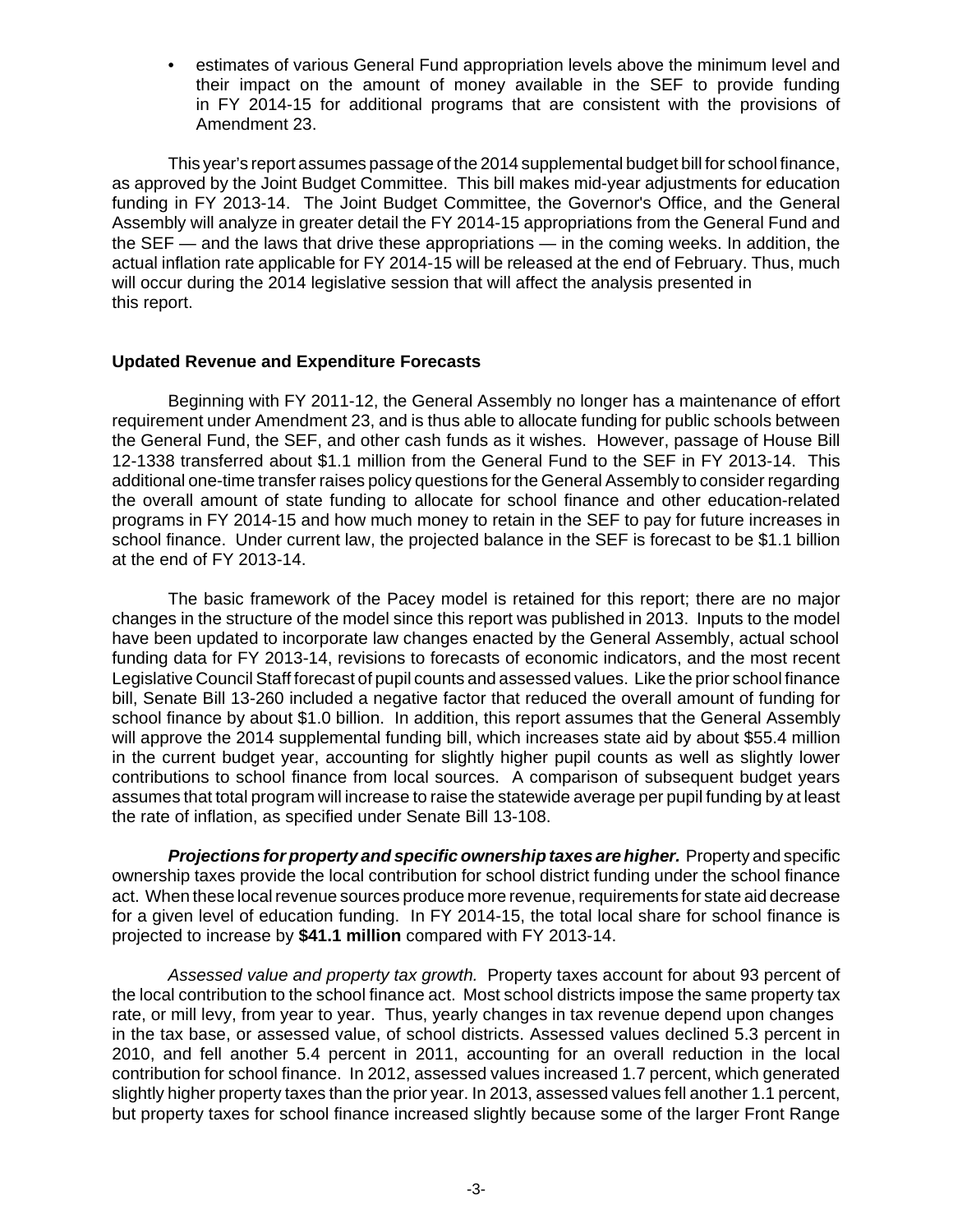districts saw increases in value, while many mountain, Western Slope, and oil and gas districts saw decreases in value. In the following years, assessed values are expected to increase modestly, causing property taxes to increase further for school districts.<sup>2</sup>

In FY 2013-14, property taxes for school finance are estimated to total just over \$1.8 billion, with the forecast rising by **\$36.5 million**, or 2.0 percent in FY 2014-15 compared with the prior year.

*Specific ownership taxes.* In addition to property taxes, the local contribution includes specific ownership taxes. Specific ownership taxes are paid annually on motor vehicles. Counties collect most specific ownership taxes and distribute them to all governments in the county that collect property taxes, like school districts and special districts. By law, counties distribute specific ownership tax revenue to governments in proportion to the amount of property taxes collected by each jurisdiction. Specific ownership taxes make up about 7 percent of the local contribution to school finance funding.

Specific ownership tax rates are set by state law and decrease as a vehicle ages. For example, a 2014 model-year passenger vehicle will pay a rate of 2.1 percent, while a 2006 model-year passenger vehicle will pay a rate of 0.45 percent. Consequently, increases in specific ownership tax collections are sensitive to purchases of new vehicles. During the last recession, new car sales dropped dramatically, which adversely affected specific ownership taxes. This caused the contribution of specific ownership taxes to the local share of school finance to fall from just over 8 percent to less than 7 percent.

Specific ownership tax receipts applied to the school finance act lag one year behind revenue collections; that is, specific ownership taxes collected in FY 2012-13 count as part of the local contribution for school finance funding in FY 2013-14. In the current budget year, specific ownership taxes for school finance increased \$3.3 million compared with the prior year, totaling \$130.9 million. The projection for FY 2014-15 expects a modest increase of **\$4.6 million** compared with the prior year, given a continued rebound in new car sales.

*Higher inflation increases overall funding requirements for school finance and categorical programs.* Expenditures for school finance are a function of pupil counts and inflation. The statewide base per pupil funding level must increase by inflation each year, as specified by Amendment 23. The base level is subsequently adjusted for cost-of-living and size factors unique to each school district, and multiplied by pupil count to determine each school district's funding level prior to the application of the negative factor. The negative factor is a percentage cut in each school district's total program funding that is determined annually by the General Assembly. The negative factor reduces the amount of state aid received by a district. Additional funding is also provided for at-risk and online pupils. The change in projected inflation rates is illustrated in Figure 1.

As described in more detail later in this report, a higher inflation forecast increases the overall cost of school finance. In addition, total state funding for categorical programs is increased by higher projections for inflation. For FY 2014-15, the inflation forecast was raised from 2.3 percent in March 2013 to 2.9 percent in December 2013.

<sup>&</sup>lt;sup>2</sup>Legislative Council Staff, Focus Colorado: Economic and Revenue Forecast, December 20, 2013.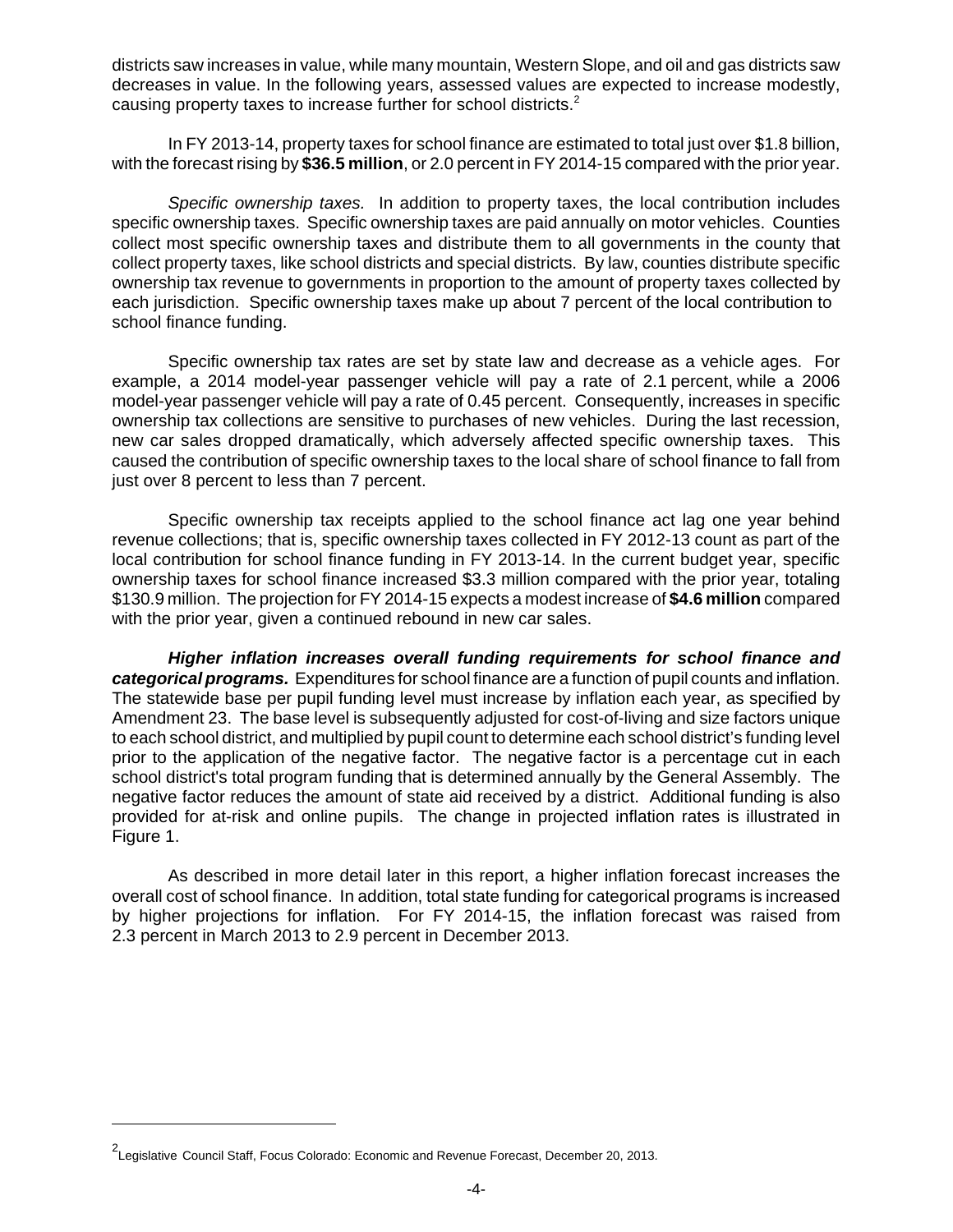**Figure 1 Comparison of Inflation Rate Projections** *(Legislative Council Staff Forecasts)*



**Revenue projections for the State Education Fund are higher.** One-third of 1 percent of Colorado taxable income on state income tax returns is deposited in the SEF. This amount translates to about 7.2 percent of state income tax revenue. Money is diverted to the fund monthly, based on quarterly estimates of taxable income. Errors in the amount deposited in the fund in any fiscal year are corrected in the following fiscal year by adjusting the amount of the transfer. Any money remaining in the fund at the end of a fiscal year stays in the fund.

The projections of revenue to the fund in this report are based on the December 2013 Legislative Council Staff revenue forecast. The income tax revenue deposited in the fund is expected to increase at an average annual growth rate of 3.8 percent between FY 2012-13 and FY 2015-16, as illustrated in Table 1. The figure also compares the current projections of income tax revenue to the SEF with those from the March 2013 forecast. Actual income tax diversions to the fund for FY 2012-13 were \$54.7 million higher than projected last March. Income tax diversions over the next three years are expected to be \$70.4 million more than what was projected in March 2013. For FY 2013-14, income tax revenue to the SEF is expected to total \$494.1 million.

The projected rise in revenue to the SEF compared to last year results from an improving economy and its impact on income tax revenues. Corporate income tax revenue has exhibited strong growth, which is expected to continue, albeit at a somewhat slower pace. Job growth and wage hikes are expected to positively affect growth in individual income taxes.

In addition to the income tax diversion, the SEF also earns interest. Amendment 23 requires that all interest earned on money in the fund be deposited into the fund and be used before any principal is depleted. The fund is currently invested in all short-term investments, called the treasury pool. The treasury pool is currently earning interest of 1.0 percent. The relatively modest rate of return is attributed to the types and timing of investments: much of the treasury pool is invested in fixed income securities. These securities provide a guaranteed rate of return for the duration of the investment. As these securities mature, the rate of return will depend on available investment options and market conditions. Because of the \$1.1 billion transfer to the SEF this year,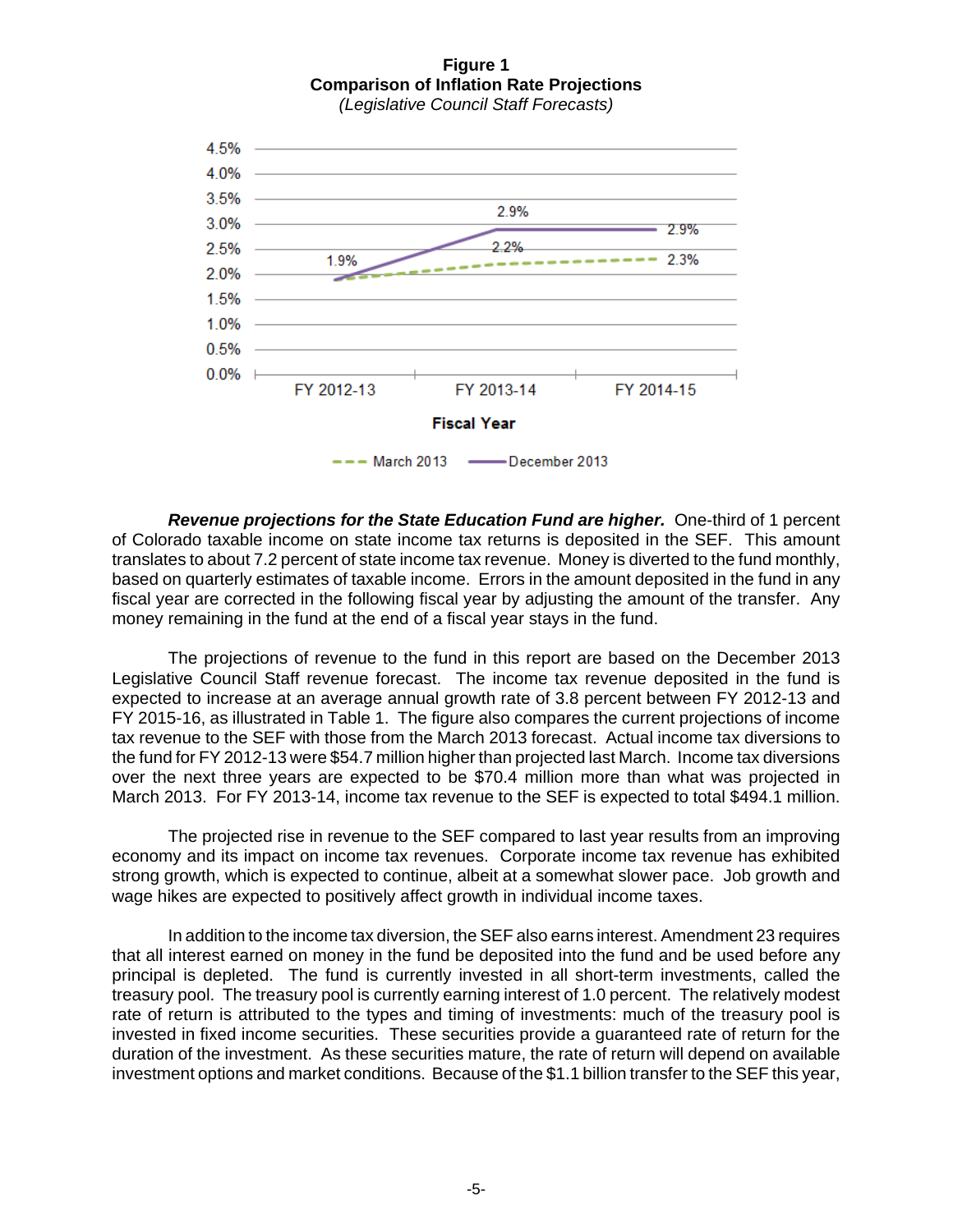the fund is expected to earn significantly more interest than in prior years, which may also provide opportunities for longer term investments. Under the current practice of disbursing the school finance appropriation as late in the fiscal year as possible, the balance of the SEF builds over the course of the fiscal year, earning interest, and then drops at the end of the fiscal year when the most significant expense is paid.

|                    |                                                         | December 2013<br><b>Forecast</b> |                             | <b>March 2013</b><br><b>Forecast</b> | <b>Change in</b><br><b>Projected State</b> |  |
|--------------------|---------------------------------------------------------|----------------------------------|-----------------------------|--------------------------------------|--------------------------------------------|--|
| <b>Fiscal Year</b> | Year-to-Year<br><b>Income</b><br>% Change<br><b>Tax</b> |                                  | <b>Income</b><br><b>Tax</b> | Year-to-Year<br>% Change             | <b>Education Fund</b><br>Revenue           |  |
| FY 2012-13         | \$486.3                                                 | 19.3%                            | \$431.6                     | 5.9%                                 | \$54.7                                     |  |
| FY 2013-14         | \$494.1                                                 | 1.6%                             | \$465.6                     | 7.9%                                 | \$28.5                                     |  |
| FY 2014-15         | \$515.9                                                 | 4.4%                             | \$493.2                     | 5.9%                                 | \$22.7                                     |  |
| FY 2015-16         | \$543.2                                                 | 5.3%                             | \$524.0                     | 6.2%                                 | \$19.2                                     |  |
| <b>Total</b>       | \$2,039.5                                               |                                  | \$1,914.4                   |                                      | \$125.1                                    |  |

### **Table 1 Projections of Income Tax Revenue to the State Education Fund** *(Millions of Dollars)*

## **State Money Needed to Meet Amendment 23 Funding Requirements in FY 2013-14**

Amendment 23 requires the statewide base per pupil funding amount for preschool through twelfth grade education to increase annually by the inflation rate in FY 2011-12 and each year thereafter. The same requirement applies to state funding for categorical programs. Under current law, meeting these two obligations is expected to cost the state just under \$3.4 billion in FY 2014-15, as illustrated in line 10 of Table 2. This represents an increase of \$175.6 million from the Amendment 23 requirements in FY 2013-14. Note that the school finance and categorical program dollar amounts in Table 2 are based on an estimated inflation rate of 2.9 percent for 2013; the actual inflation rate will be released by the federal government in February 2014.

*School finance funding.* Under current law, the projected statewide base per pupil funding amount for FY 2014-15 is \$6,126.95, an increase of \$172.67 over the current budget year. When combined with a 1.4 percent increase in the funded pupil count, total funding for school finance is projected to be \$6,815.6 million, an increase of \$284.5 million over the current budget year, before application of the negative factor (line 3). Local property and specific ownership taxes are expected to increase \$41.1 million, resulting in a net increase in state aid of \$243.4 million (line 5). Assuming passage of the supplemental school finance bill, the negative factor will increase by \$43.4 million and state aid for school finance will increase by \$200.0 million compared with the previous year (line 7).

*Categorical programs.* Total state funding for categorical programs is estimated at \$276.7 million for FY 2014-15, an increase of 2.9 percent over the prior year, or \$7.8 million.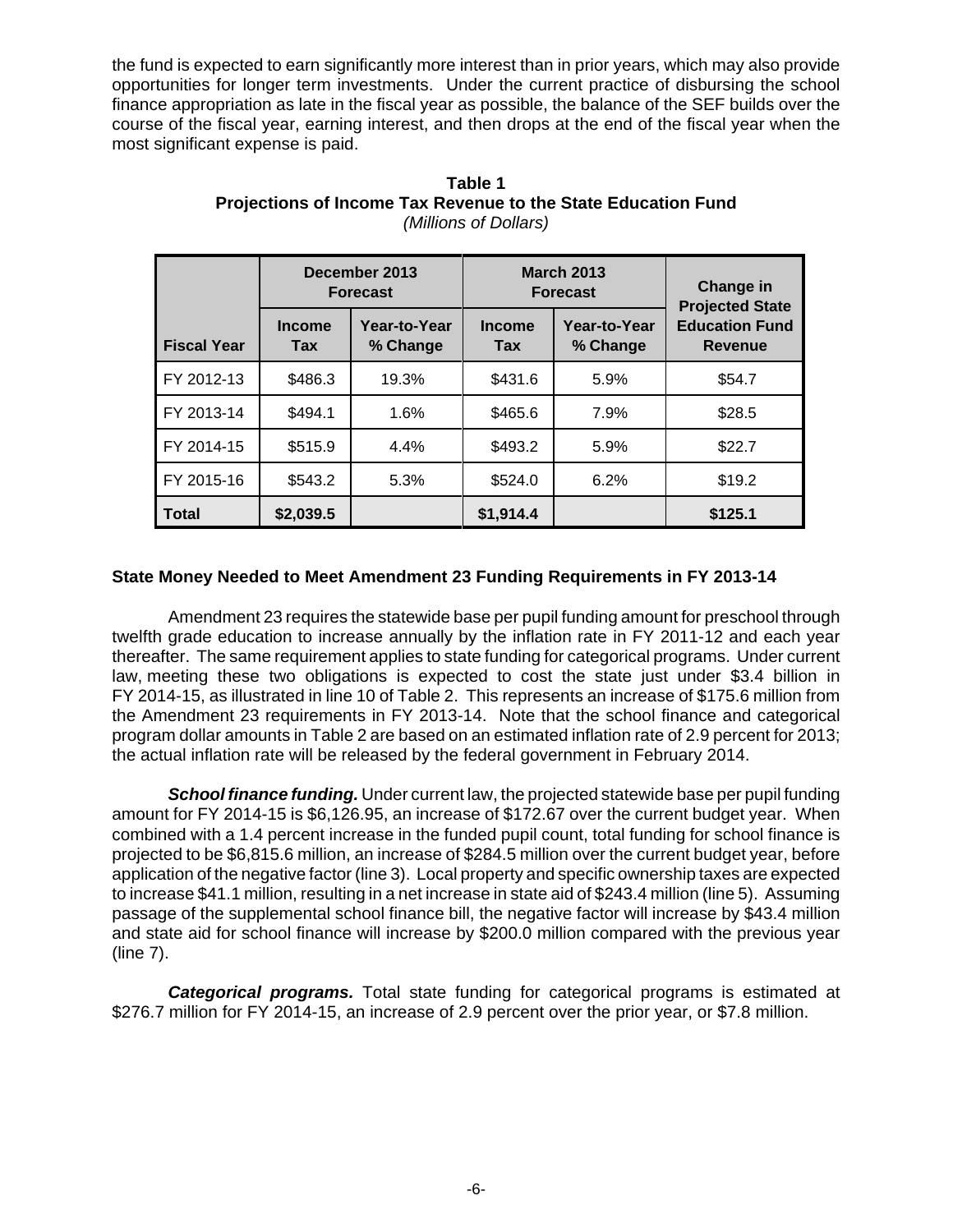### **Table 2 State Money Required to Meet School Finance Act Funding Requirements in FY 2014-15 under Current Law, Assuming Passage of 2014 Supplemental School Finance Bill** *(Millions of Dollars)*

|                | <b>Calculation of Funding Amounts</b>                                                                                                     | <b>Estimated</b><br>FY 2014-15<br><b>Amount</b> | Change<br>from<br>FY 2013-14 |
|----------------|-------------------------------------------------------------------------------------------------------------------------------------------|-------------------------------------------------|------------------------------|
|                | <b>School Finance</b>                                                                                                                     |                                                 |                              |
| 1              | Total funding under the school finance act for base increase of<br>inflation, before inclusion of other factors in school finance formula | \$5,063.9                                       | \$208.9                      |
| $\overline{2}$ | Plus other factors included in school finance formula, before the<br>negative factor                                                      | \$1,751.7                                       | \$75.6                       |
| $\mathbf{3}$   | Equals total school finance funding before negative factor                                                                                | \$6,815.6                                       | \$284.5                      |
| $\overline{4}$ | Minus property and specific ownership taxes for school finance                                                                            | \$1,979.9                                       | \$41.1                       |
| 5              | Equals state aid for school finance before negative factor                                                                                | \$4,835.7                                       | \$243.4                      |
| 6              | Minus negative factor                                                                                                                     | (\$1,047.6)                                     | (43.4)                       |
| $\overline{7}$ | Equals state aid for school finance funding                                                                                               | \$3,788.1                                       | \$200.0                      |
| 8              | Total school finance funding after negative factor (lines 4+7)                                                                            | \$5,768.0                                       | \$241.1                      |
|                | <b>Categorical Programs</b>                                                                                                               |                                                 |                              |
| 9              | Total funding for categorical programs with a 2.9 percent increase in<br>inflation                                                        | \$276.7                                         | \$7.8                        |
|                | <b>Total: School Finance Funding Plus Categorical Programs</b>                                                                            |                                                 |                              |
| 10             | Total state funding required for school finance base and categorical<br>programs (sum of lines 1 and 9) minus local funding (line 4)      | \$3,360.7                                       | \$175.6                      |
| 11             | Total state funding for school finance and categorical programs (sum<br>of lines 7 and 9)                                                 | \$4,064.8                                       | \$207.8                      |

## **Other Revenue Available to Meet State Funding Requirements of Amendment 23**

In addition to General Fund and SEF revenue, other revenue from federal mineral leases and state school trust lands, among other smaller sources, is available to meet the funding requirements of Amendment 23 and the school finance act. These revenue sources are deposited in and appropriated from the State Public School Fund, as illustrated in Table 3. The estimated amount available in FY 2014-15 for school finance is \$68.7 million. This amount is based on federal mineral lease deposits of \$60.5 million, Permanent Trust Fund interest of \$11.0 million, a beginning fund balance of \$0.2 million, and continuation of \$3.0 million in appropriations from the State Public School Fund for three specific programs: just under \$2.5 million pays for the state match for the National School Lunch Act; \$480,000 provides supplemental online educational programs and a grant program; and \$35,000 goes for printing and distributing school laws. Because the revenue available in the State Public School Fund is projected to fall by \$6.7 million in FY 2014-15, the net result is a \$206.7 million increase in funding requirements from the General Fund and the SEF for FY 2014-15 compared with the prior year.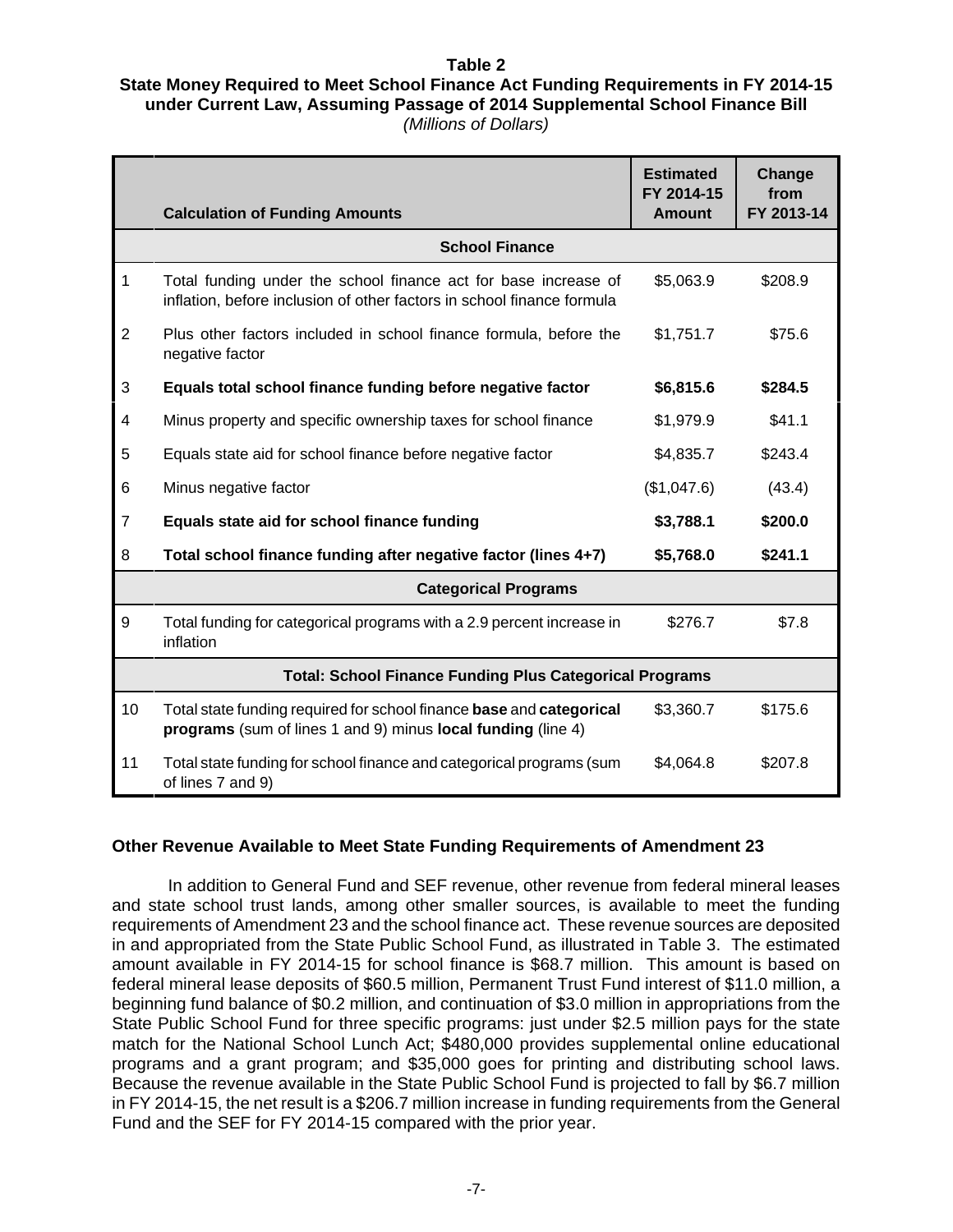#### **Table 3 Other Revenue for School Finance Act Funding Requirements under Current Law** *(Millions of Dollars)*

|                | <b>Other Revenue Amounts</b>                                                                                  | <b>Estimated</b><br>FY 2014-15<br>Amount | Change<br>from<br>FY 2013-14 |
|----------------|---------------------------------------------------------------------------------------------------------------|------------------------------------------|------------------------------|
| l 1            | Total state funding required for school finance (Table 2, line 7)                                             | \$3,788.1                                | \$200.0                      |
| $\overline{2}$ | Minus State Public School Fund revenue                                                                        | \$68.7                                   | (\$6.7)                      |
| l 3            | Equals General Fund and State Education Fund for School<br>finance funding requirements (line 1 minus line 2) | \$3,719.4                                | \$206.7                      |

*Note: Numbers may not sum due to rounding.*

## **General Fund and SEF Appropriations for FY 2014-15 and the SEF Fund Balance**

This portion of the report presents three different funding scenarios for school finance and how they impact the projected balance of the SEF in FY 2014-15 and subsequent years, given the one-time deposit of \$1.1 billion into the SEF in FY 2013-14, resulting from HB 12-1338. In particular, it addresses the statutory requirement for an estimate of the maximum amount of money that can be appropriated from the SEF and the minimum amount of money that can be appropriated from the General Fund without adversely affecting the solvency of the SEF. For purposes of defining the solvency of the SEF, a minimum ending balance of \$400 million in FY 2017-18 is used to estimate the General Fund and SEF appropriations that will be needed to fund overall increases in school finance. All three scenarios assume a fixed annual growth rate for General Fund appropriations to achieve this targeted ending balance in the SEF. The first scenario is based on current law and projects the minimum General Fund contribution for school finance over the next four years to raise the statewide average per pupil revenue by inflation, while leaving a balance of \$400 million in the SEF at the end of FY 2017-18. The second and third scenarios increase total program funding from current law by \$43 million and \$143 million, respectively, in FY 2014-15 and subsequent years. These two scenarios correspond with either: (a) maintaining the existing value of the negative factor in the school finance formula through FY 2017-18 (Scenario 2); or (b) reducing the value of the negative factor by \$100 million annually (Scenario 3). Figure 2 illustrates these different funding scenarios.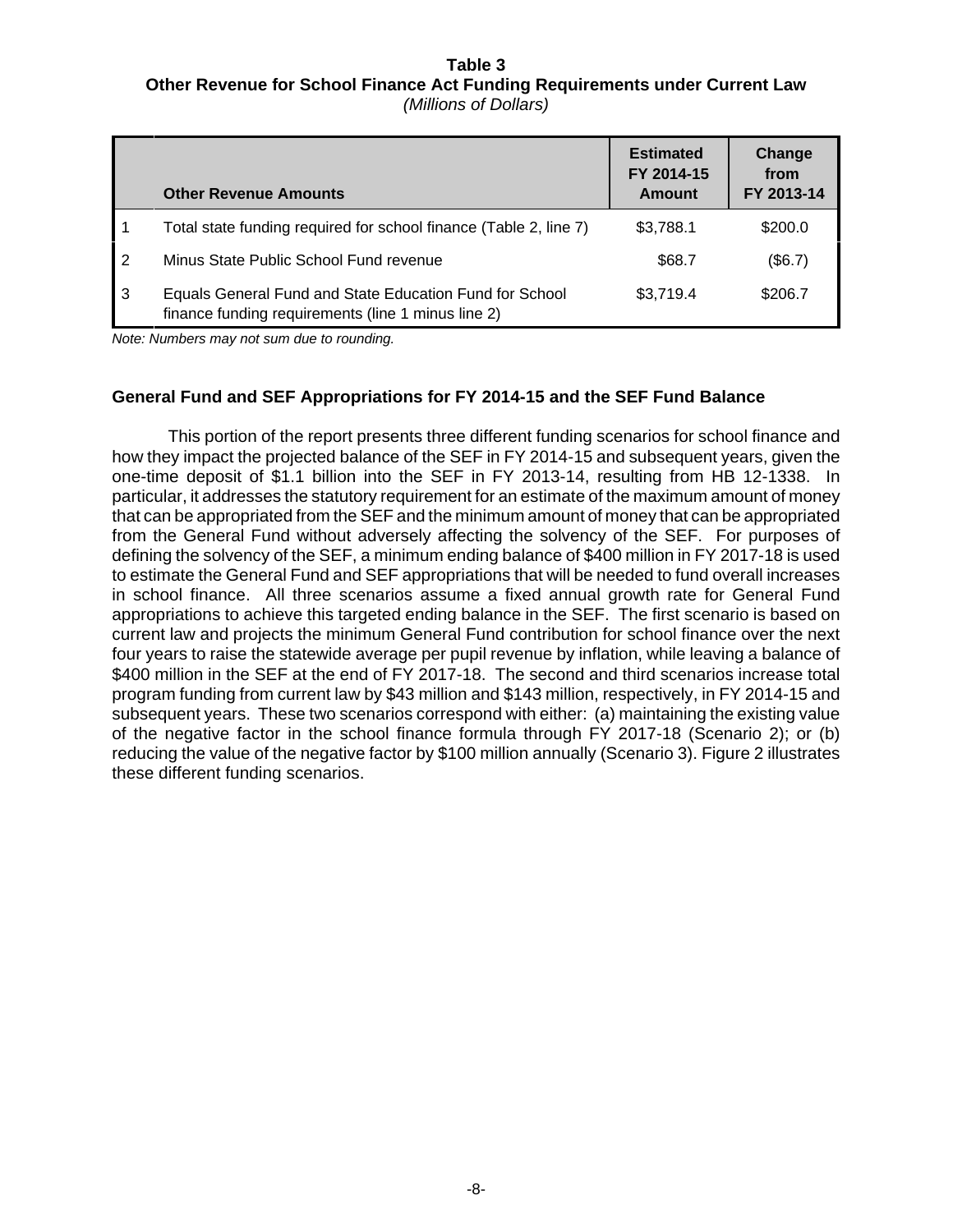**Figure 2 Total Program Funding Scenarios**



*Scenario 1, Current Law*. The statewide average per pupil funding must increase by at least inflation in FY 2014-15 and subsequent years under current law. If the minimum SEF ending balance at the end of FY 2017-18 is \$400 million, General Fund appropriations will have to increase 3.7 percent in each of the next four years, or by \$110 million in FY 2014-15. The SEF contribution to school finance will increase as well, growing at an average annual rate of 6.6 percent over the period from FY 2013-14 to FY 2017-18. Table 4 shows total school finance funding, total state aid, appropriations from the SEF and General Fund, and the corresponding balance of the SEF under this scenario. Figure 3 shows the overall projected change in the SEF ending balance under current law, with the balance projected at about \$1.1 billion in FY 2013-14, falling to \$400 million in FY 2017-18.

**Table 4 SEF Balances Under Current Law, Assuming a \$400 Million SEF Balance in FY 2017-18, and 3.7 Percent Annual Growth in General Fund Appropriations for School Finance** *(Millions of Dollars)*

|                       | <b>Current Law</b>                                                |                            |                                                                         |                                         |                                                        |                                                                   |  |  |
|-----------------------|-------------------------------------------------------------------|----------------------------|-------------------------------------------------------------------------|-----------------------------------------|--------------------------------------------------------|-------------------------------------------------------------------|--|--|
| <b>Fiscal</b><br>Year | <b>Total</b><br><b>School</b><br><b>Finance</b><br><b>Funding</b> | <b>Total State</b><br>Aid* | <b>State</b><br><b>Education</b><br><b>Fund</b><br><b>Appropriation</b> | General<br><b>Fund</b><br>Appropriation | General<br><b>Fund</b><br>Change<br>from Prior<br>Year | <b>State</b><br><b>Education</b><br><b>Fund</b><br><b>Balance</b> |  |  |
| 2012-13               | \$5,298                                                           | \$3,380                    | \$345                                                                   | \$2,852                                 | \$180                                                  | \$170                                                             |  |  |
| 2013-14               | \$5,527                                                           | \$3,588                    | \$524                                                                   | \$2,989                                 | \$137                                                  | \$1,062                                                           |  |  |
| 2014-15               | \$5,768                                                           | \$3,788                    | \$620                                                                   | \$3,099                                 | \$110                                                  | \$1,157                                                           |  |  |
| 2015-16               | \$6,002                                                           | \$3,903                    | \$619                                                                   | \$3,214                                 | \$114                                                  | \$919                                                             |  |  |
| 2016-17               | \$6,232                                                           | \$4,073                    | \$667                                                                   | \$3,333                                 | \$119                                                  | \$656                                                             |  |  |
| 2017-18               | \$6,498                                                           | \$4,209                    | \$677                                                                   | \$3,456                                 | \$123                                                  | \$400                                                             |  |  |

*\*Includes appropriations from the State Public School Fund.*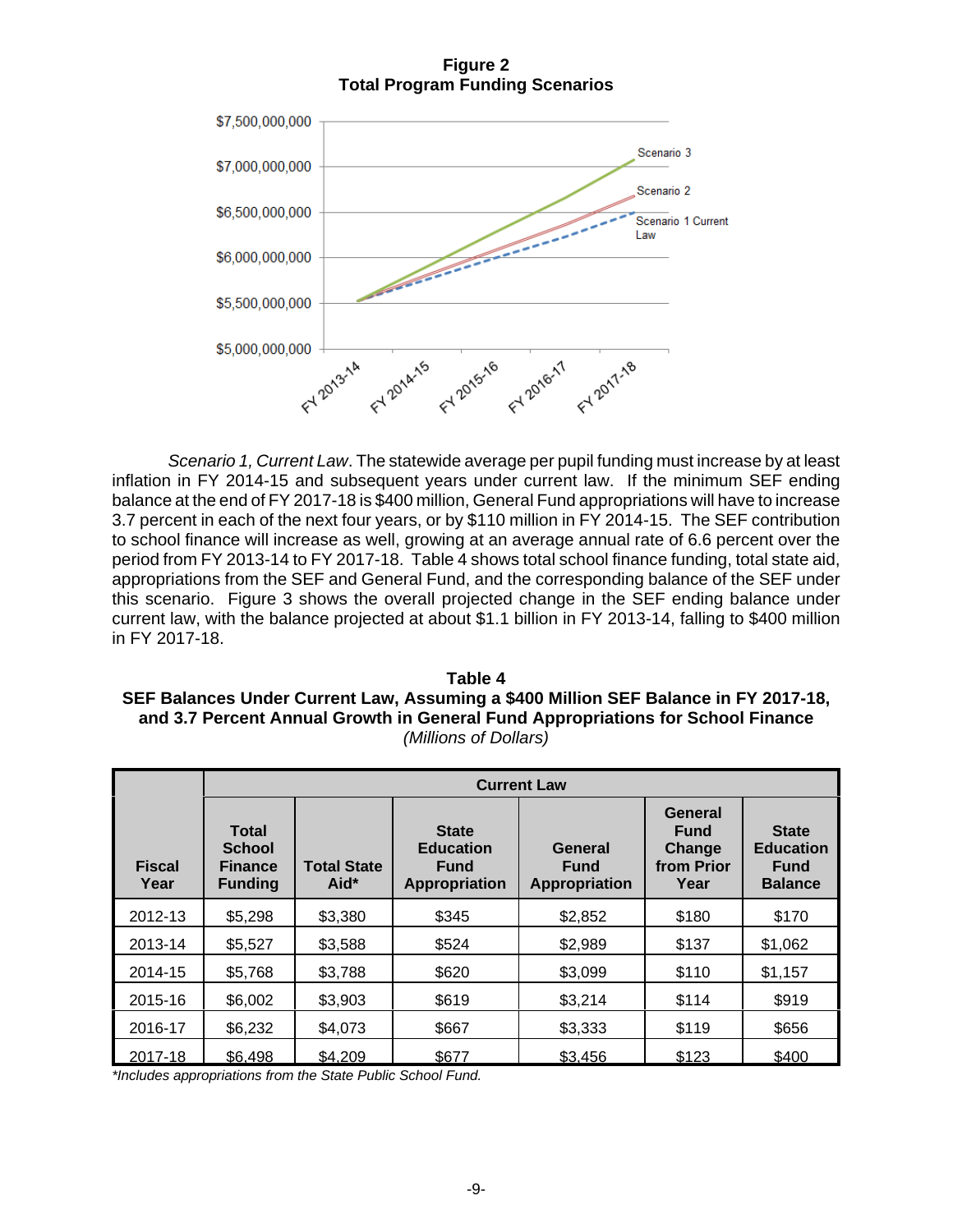### **Figure 3 SEF Balances Under Current Law, Assuming a \$400 Million SEF Balance in FY 2017-18, and 3.7 Percent Annual Growth in General Fund Appropriations for School Finance** *(Millions of Dollars)*



*Scenario 2, Constant Negative Factor*. If the value of the negative factor is kept at its current level of \$1.004 billion for the next four years, school finance funding will increase by about \$43 million in FY 2014-15 compared with current law. Table 5 shows total school finance funding, total state aid, appropriations from the SEF and General Fund, and the corresponding balance of the SEF under this scenario. Assuming the SEF balance at the end of FY 2017-18 is \$400 million, General Fund appropriations will have to increase 5.0 percent in each of the next four years, or by \$150 million in FY 2014-15 to maintain this funding option. Figure 4 illustrates the ending balance for the SEF under this scenario.

**Table 5 SEF Balances Under Scenario 2, Assuming a \$400 Million Balance in FY 2017-18, and 5.0 Percent Annual Growth in General Fund Appropriations for School Finance** *(Millions of Dollars)*

|                       | <b>Scenario 2</b>                                                 |                            |                                                                         |                                         |                                                        |                                                                   |  |  |  |
|-----------------------|-------------------------------------------------------------------|----------------------------|-------------------------------------------------------------------------|-----------------------------------------|--------------------------------------------------------|-------------------------------------------------------------------|--|--|--|
| <b>Fiscal</b><br>Year | <b>Total</b><br><b>School</b><br><b>Finance</b><br><b>Funding</b> | <b>Total State</b><br>Aid* | <b>State</b><br><b>Education</b><br><b>Fund</b><br><b>Appropriation</b> | General<br><b>Fund</b><br>Appropriation | General<br><b>Fund</b><br>Change<br>from Prior<br>Year | <b>State</b><br><b>Education</b><br><b>Fund</b><br><b>Balance</b> |  |  |  |
| 2012-13               | \$5,298                                                           | \$3,380                    | \$345                                                                   | \$2,852                                 | \$180                                                  | \$170                                                             |  |  |  |
| 2013-14               | \$5,527                                                           | \$3,588                    | \$524                                                                   | \$2,989                                 | \$137                                                  | \$1,062                                                           |  |  |  |
| 2014-15               | \$5,811                                                           | \$3,831                    | \$624                                                                   | \$3,139                                 | \$150                                                  | \$1,154                                                           |  |  |  |
| 2015-16               | \$6,088                                                           | \$3,989                    | \$621                                                                   | \$3,297                                 | \$158                                                  | \$912                                                             |  |  |  |
| 2016-17               | \$6,361                                                           | \$4,201                    | \$665                                                                   | \$3,463                                 | \$166                                                  | \$651                                                             |  |  |  |
| 2017-18               | \$6,674                                                           | \$4,385                    | \$672                                                                   | \$3,636                                 | \$174                                                  | \$400                                                             |  |  |  |

*\*Includes appropriations from the State Public School Fund.*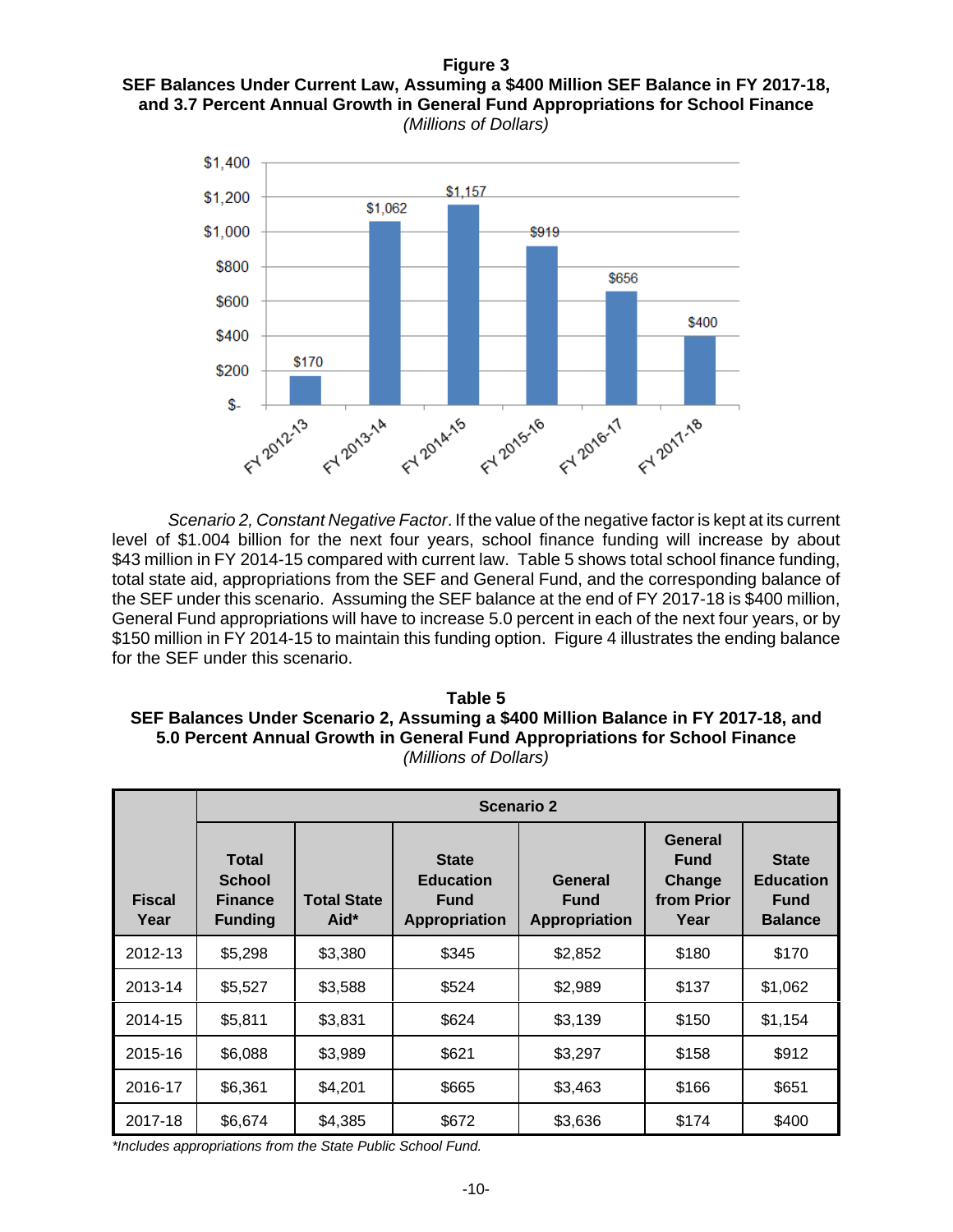### **Figure 4 SEF Balances Under Scenario 2, Assuming a \$400 Million SEF Balance in FY 2017-18, and 5.0 Percent Annual Growth in General Fund Appropriations for School Finance** *(Millions of Dollars)*



*Scenario 3, Negative Factor Buy-down*. If the value of the negative factor is reduced by \$100 million annually for the next four years, school finance funding will increase by about \$143 million in FY 2014-15 compared with current law. Table 6 shows total school finance funding, total state aid, appropriations from the SEF and General Fund, and the corresponding balance of the SEF under this scenario. Assuming the SEF balance at the end of FY 2017-18 is \$400 million, General Fund appropriations will have to increase 8.0 percent in each of the next four years, or by \$238 million in FY 2014-15 to maintain this funding option. Figure 5 illustrates the ending balance for the SEF under this scenario.

**Table 6 SEF Balances Under Scenario 3, Assuming a \$400 Million SEF Balance in FY 2017-18, and 8.0 Percent Annual Growth in General Fund Appropriations for School Finance** *(Millions of Dollars)*

|                       | <b>Scenario 3</b>                                                 |                                      |                                                                  |                                         |                                                        |                                                                   |  |  |  |
|-----------------------|-------------------------------------------------------------------|--------------------------------------|------------------------------------------------------------------|-----------------------------------------|--------------------------------------------------------|-------------------------------------------------------------------|--|--|--|
| <b>Fiscal</b><br>Year | <b>Total</b><br><b>School</b><br><b>Finance</b><br><b>Funding</b> | <b>Total</b><br><b>State</b><br>Aid* | <b>State</b><br><b>Education</b><br><b>Fund</b><br>Appropriation | General<br><b>Fund</b><br>Appropriation | General<br><b>Fund</b><br>Change<br>from Prior<br>Year | <b>State</b><br><b>Education</b><br><b>Fund</b><br><b>Balance</b> |  |  |  |
| 2012-13               | \$5,298                                                           | \$3,380                              | \$345                                                            | \$2,852                                 | \$180                                                  | \$170                                                             |  |  |  |
| 2013-14               | \$5,527                                                           | \$3,588                              | \$524                                                            | \$2,989                                 | \$137                                                  | \$1,062                                                           |  |  |  |
| 2014-15               | \$5,911                                                           | \$3,931                              | \$635                                                            | \$3,227                                 | \$238                                                  | \$1,142                                                           |  |  |  |
| 2015-16               | \$6,288                                                           | \$4,189                              | \$634                                                            | \$3,485                                 | \$257                                                  | \$888                                                             |  |  |  |
| 2016-17               | \$6,661                                                           | \$4,501                              | \$665                                                            | \$3,763                                 | \$278                                                  | \$626                                                             |  |  |  |
| 2017-18               | \$7,074                                                           | \$4,785                              | \$646                                                            | \$4,063                                 | \$300                                                  | \$400                                                             |  |  |  |

*\*Includes appropriations from the State Public School Fund.*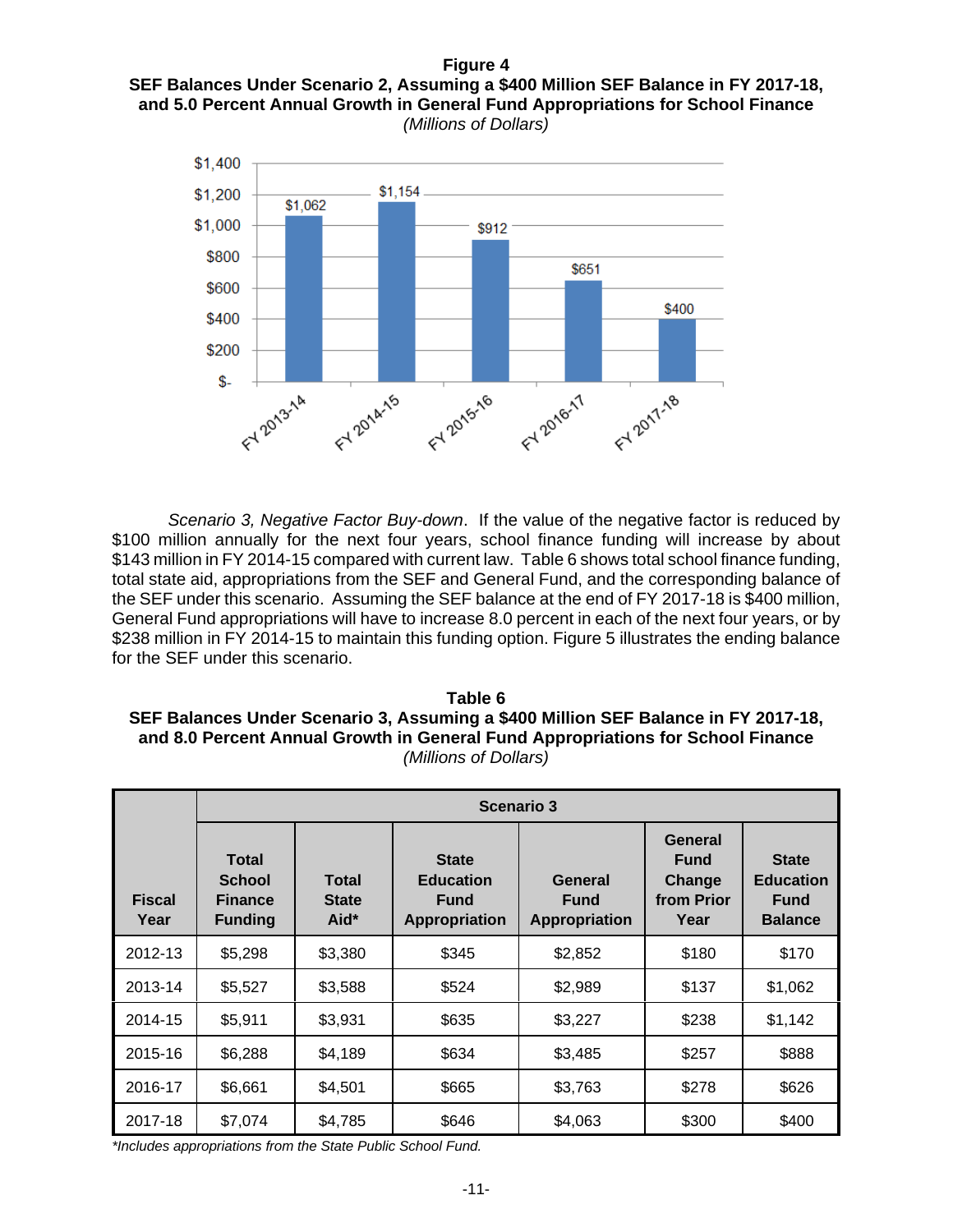### **Figure 5 SEF Balances Under Scenario 3, Assuming a \$400 Million SEF Balance in FY 2017-18, and 8.0 Percent Annual Growth in General Fund Appropriations for School Finance** *(Millions of Dollars)*



### **Funding for Additional Programs**

The final requirement for this report is an estimate of the impact of various levels of General Fund appropriations above the minimum desired level on the amount of money in the SEF. The purpose of this requirement is to determine whether funding can be provided in FY 2014-15 from the SEF for programs that are permitted but not required by Amendment 23. Given projections for General Fund revenue and SEF balances, it is possible that additional funding could be provided from either source to expand programs, although this may adversely affect school finance funding.

## **Appendices**

Appendix A contains historical data on school finance funding; SEF revenue, appropriations, and fund balances; and General Fund appropriations for school finance. It also shows projected SEF revenue, appropriations, and fund balances along with General Fund contributions to school finance for the period from FY 2014-15 through FY 2017-18. These projections are based on current law requirements for total school finance funding as reflected in SB 13-108, and assume 3.7 percent General Fund spending growth each year and a minimum \$400 million balance in the SEF at the end of FY 2017-18. Appendix B is the text of Amendment 23.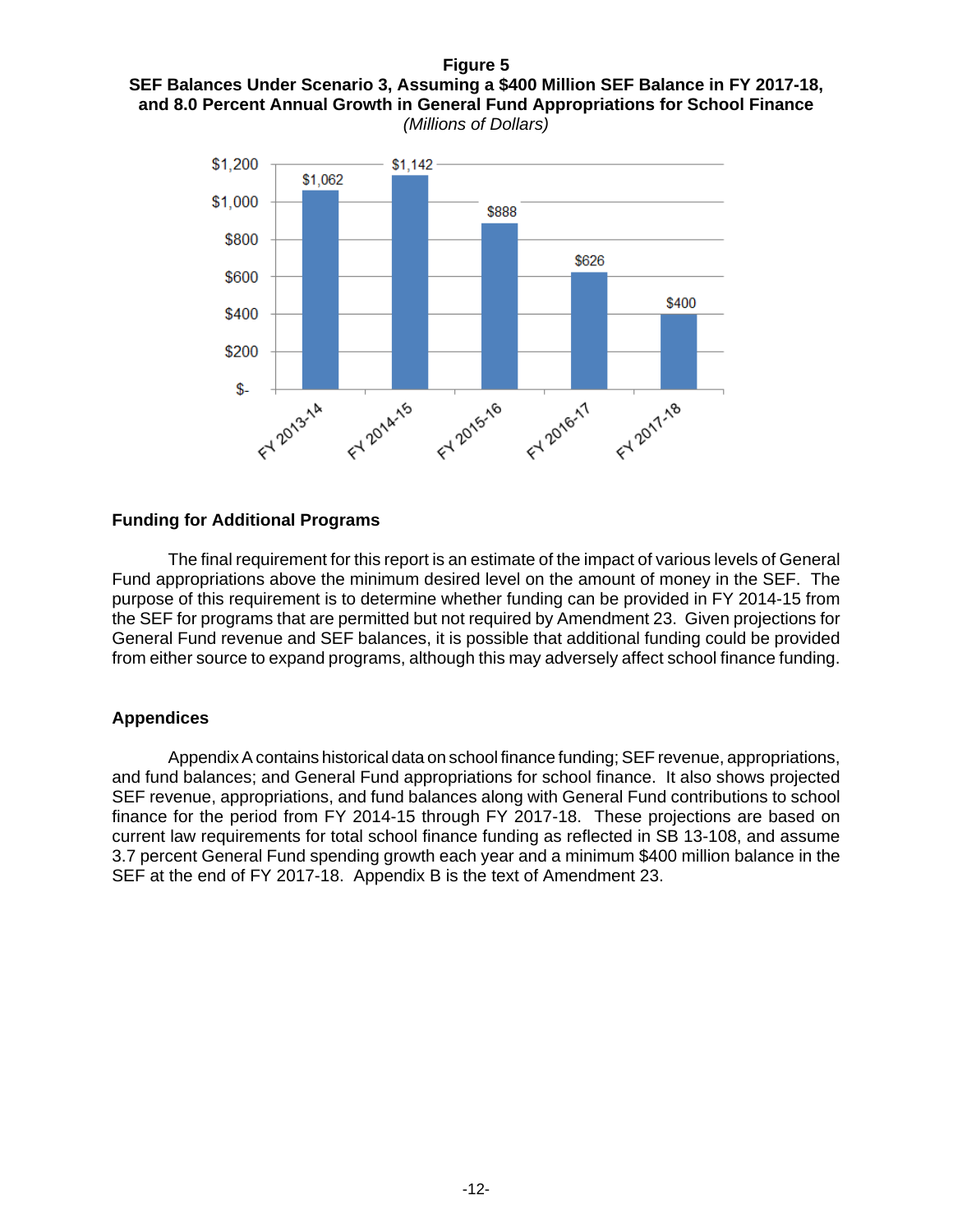# **Appendix A**

### **Estimated Balance of State Education Fund Under Current Law Assumes Passage of 2014 Supplemental School Finance Bill and 3.7% Annual Growth in the General Fund Contribution to School Finance Through FY 2017-18 to Maintain \$400 million State Education Fund Ending Balance in FY 2017-18** *(Dollars in Millions)*

|                        | <b>State Education Fund</b>                                       |                                                 |                                                       |                                                                    |                                                    |                                                                   |                                                                             | <b>General Fund</b>                                                                                        |                                            | <b>School Finance Act</b>                                      |                                             |
|------------------------|-------------------------------------------------------------------|-------------------------------------------------|-------------------------------------------------------|--------------------------------------------------------------------|----------------------------------------------------|-------------------------------------------------------------------|-----------------------------------------------------------------------------|------------------------------------------------------------------------------------------------------------|--------------------------------------------|----------------------------------------------------------------|---------------------------------------------|
| (1)                    | (2)                                                               | (3)                                             | (4)                                                   | (5)                                                                | (6)                                                | (7)                                                               | (8)                                                                         | (9)                                                                                                        | (10)                                       | (11)                                                           | (12)                                        |
| <b>Fiscal</b><br>Y ear | <b>Revenue to</b><br>the State<br><b>Education</b><br><b>Fund</b> | <b>Spending</b><br>for School<br><b>Finance</b> | <b>Spending for</b><br>Categorical<br><b>Programs</b> | <b>Total State</b><br><b>Education</b><br><b>Fund</b><br>Spending* | Change in<br><b>Spending</b><br>from Prior<br>Year | <b>State</b><br><b>Education</b><br><b>Fund</b><br><b>Balance</b> | <b>General Fund</b><br><b>Approp for</b><br><b>School</b><br><b>Finance</b> | <b>Dollar</b><br>Increase in<br><b>General Fund Fund Approp</b><br><b>Approp from</b><br><b>Prior Year</b> | Percent %<br>General<br>from Prior<br>Year | <b>Total School</b><br><b>Finance</b><br>Act<br><b>Funding</b> | Change<br>in Spending<br>from Prior<br>Year |
| 2001-02                | \$272.9                                                           | \$101.6                                         | \$7.2                                                 | \$154.5                                                            | \$154.5                                            | \$298.5                                                           | \$2,073.4                                                                   | \$98.7                                                                                                     | 5.0%                                       | \$3,857                                                        |                                             |
| 2002-03                | \$197.7                                                           | \$296.9                                         | \$15.7                                                | \$330.7                                                            | \$176.2                                            | \$202.4                                                           | \$2,137.6                                                                   | \$64.2                                                                                                     | 3.1%                                       | \$4,160                                                        | \$303                                       |
| 2003-04                | \$278.7                                                           | \$316.5                                         | \$20.3                                                | \$351.7                                                            | \$21.0                                             | \$142.6                                                           | \$2,247.9                                                                   | \$110.3                                                                                                    | 5.2%                                       | \$4,298                                                        | \$139                                       |
| 2004-05                | \$313.9                                                           | \$313.4                                         | \$23.7                                                | \$347.2                                                            | (\$4.5)                                            | \$118.4                                                           | \$2,342.8                                                                   | \$94.9                                                                                                     | 4.2%                                       | \$4,430                                                        | \$132                                       |
| 2005-06                | \$360.8                                                           | \$299.9                                         | \$25.5                                                | \$335.8                                                            | (\$11.4)                                           | \$152.9                                                           | \$2,480.5                                                                   | \$137.7                                                                                                    | 5.9%                                       | \$4,573                                                        | \$142                                       |
| 2006-07                | \$395.4                                                           | \$299.8                                         | \$26.3                                                | \$336.9                                                            | \$1.1                                              | \$225.1                                                           | \$2,657.7                                                                   | \$177.2                                                                                                    | 7.1%                                       | \$4,790                                                        | \$218                                       |
| 2007-08                | \$407.9                                                           | \$259.1                                         | \$35.5                                                | \$301.7                                                            | (\$35.2)                                           | \$349.3                                                           | \$2,790.5                                                                   | \$132.8                                                                                                    | 5.0%                                       | \$5,069                                                        | \$278                                       |
| 2008-09                | \$461.3                                                           | \$362.2                                         | \$77.4                                                | \$494.0                                                            | \$192.3                                            | \$331.0                                                           | \$2,930.1                                                                   | \$139.6                                                                                                    | 5.0%                                       | \$5,349                                                        | \$281                                       |
| 2009-10                | \$329.0                                                           | \$339.6                                         | \$88.2                                                | \$482.2                                                            | (\$11.8)                                           | \$188.2                                                           | \$3,076.3                                                                   | \$146.2                                                                                                    | 5.0%                                       | \$5,588                                                        | \$239                                       |
| 2010-11                | \$592.9                                                           | \$284.0                                         | \$89.3                                                | \$423.7                                                            | (\$58.5)                                           | \$363.4                                                           | \$2797.7                                                                    | (\$278.6)                                                                                                  | $-9.1%$                                    | \$5,442                                                        | (\$146)                                     |
| 2011-12                | \$416.7                                                           | \$511.1                                         | \$93.7                                                | \$654.3                                                            | \$230.6                                            | \$133.8                                                           | \$2,671.8                                                                   | (\$125.9)                                                                                                  | $-4.5%$                                    | \$5,232                                                        | (\$210)                                     |
| 2012-13                | \$543.3                                                           | \$345.5                                         | \$102.5                                               | \$511.2                                                            | (\$143.1)                                          | \$170.4                                                           | \$2,852.3                                                                   | \$180.5                                                                                                    | 6.8%                                       | \$5,298                                                        | \$66                                        |
| 2013-14                | \$1,612.9                                                         | \$523.6                                         | \$127.1                                               | \$738.4                                                            | \$227.2                                            | \$1,061.9                                                         | \$2,989.1                                                                   | \$136.8                                                                                                    | 4.8%                                       | \$5,527                                                        | \$229                                       |
| 2014-15                | \$902.7                                                           | \$619.9                                         | \$134.9                                               | \$847.7                                                            | \$107.8                                            | \$1,157.3                                                         | \$3,099.4                                                                   | \$110.4                                                                                                    | 3.7%                                       | \$5,768                                                        | \$241                                       |
| 2015-16                | \$568.5                                                           | \$618.6                                         | \$142.9                                               | \$855.3                                                            | \$8.9                                              | \$919.1                                                           | \$3,213.9                                                                   | \$114.4                                                                                                    | 3.7%                                       | \$6,002                                                        | \$234                                       |
| 2016-17                | \$603.9                                                           | \$667.2                                         | \$150.0                                               | \$911.9                                                            | \$57.4                                             | \$656.1                                                           | \$3,332.6                                                                   | \$118.7                                                                                                    | 3.7%                                       | \$6,233                                                        | \$231                                       |
| 2017-18                | \$641.8                                                           | \$677.2                                         | \$157.3                                               | \$930.0                                                            | 18.9                                               | \$400.0                                                           | \$3,455.7                                                                   | \$123.1                                                                                                    | 3.7%                                       | \$6,498                                                        | \$265                                       |

*\*Includes other spending on education-related programs, such as facility school funding, student assessments, and charter school capital construction.*